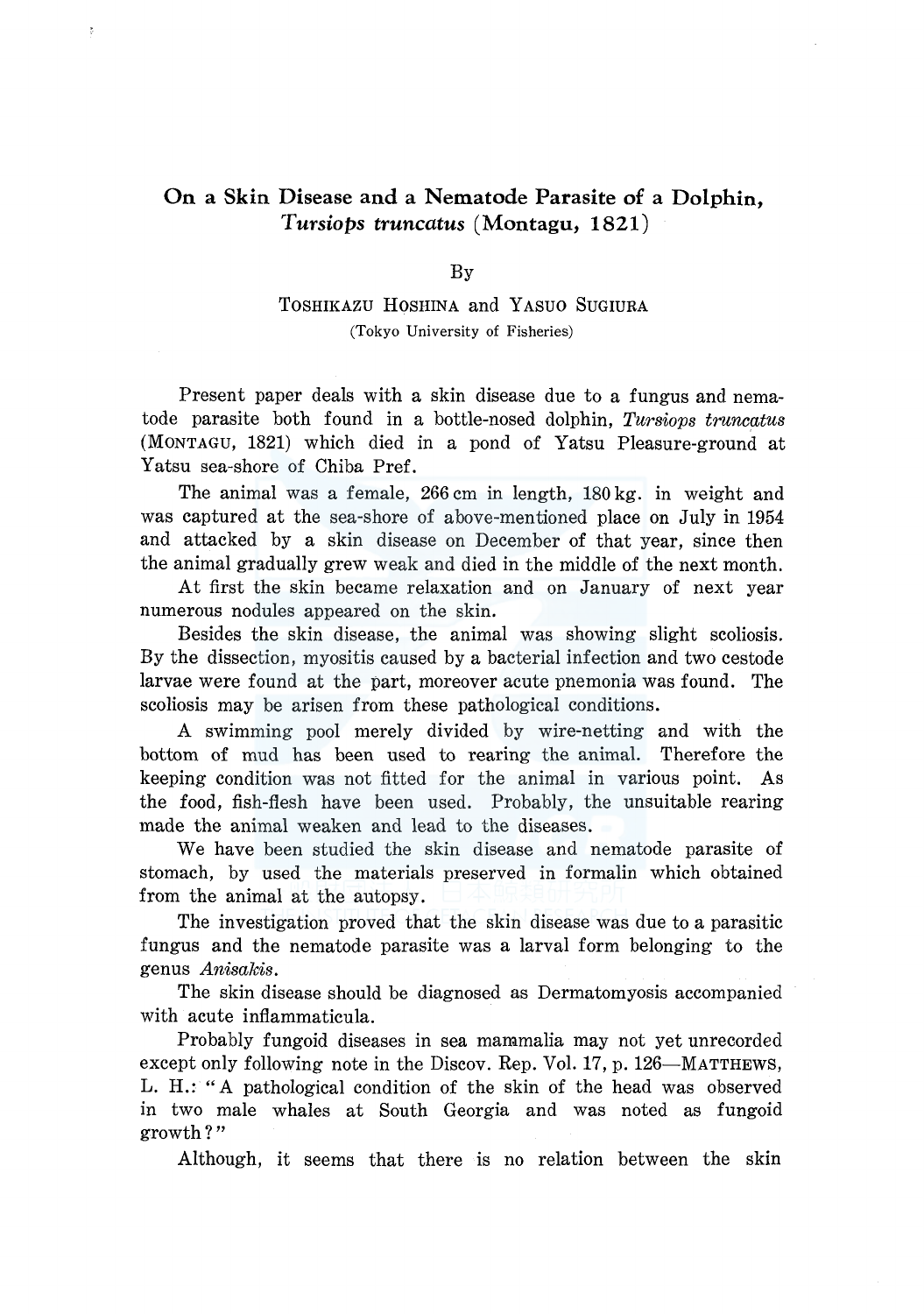disease and the nematode parasite, we wish to report here the results of the studies.

We wish to acknowledge our indebtedness to Dr. M. NISHIWAKI of the Whales Research Institute who have kindly placed the materials our disposal on which the present study was based and we must express our hearty thanks to Dr. Hideo OMURA the Director of the Institute, who kindly offered them facilities for the publication of the report.

#### Skin Disease of a Bottle-Nosed Dolphin

#### 1. Materials and Methods

The block of affected skin of a bottle-nosed dolphin, *Tursiops truncatus* (MONTAGU, 1821) preserved in formalin were used for the study. The materials were sectioned under celluloidin or parrafin method, and stained with Mayer's acid haemalaum and eosin, Heidenhains ironhaematoxylin, and other staining methods.

Besides the study by sectioned preparations, we studied the parasite separated from the skin tissue by dissecting the materials soaked in  $3\%$  H<sub>2</sub>O<sub>2</sub> or 10% HNO<sub>3</sub> or 10% NaOH solution for a while to make them softened.

### 2. Macroscopic Figures (pl. I, figs. 1-2)

Numerous discrete conical nodules measured  $21-36 \times 16-27$  mm in diameter, 5-8 mm in height were observed on the skin of latter half of the trunk. They were somewhat soft, and coloration was not discriminated compared with the normal skin. In the center of well developed nodule remained the tissue in columnar surrounded by peripheral eroded tissue.

The cut-section of the nodules showed no fundamental differences in the findings compared with that of normal skin but it was tainted partially by blood cells.

#### 3. Microscopic Figures (pl. I, figs. 3-4)

The outline of structure of normal skin as follows: The epidermis, *stratum germinativum* consisting from pavement epithelium in the upper layer, somewhat polygonal or cylindrical cells in the middle layer and undifferentiated cells in the basal part and with thin *stratum semicorneum.*  From the thin corium layer, corium-papillae with blood capillaries are projected into the *stratum germinativum* and there is a cavity filled with colloidal substances at the end of each papilla.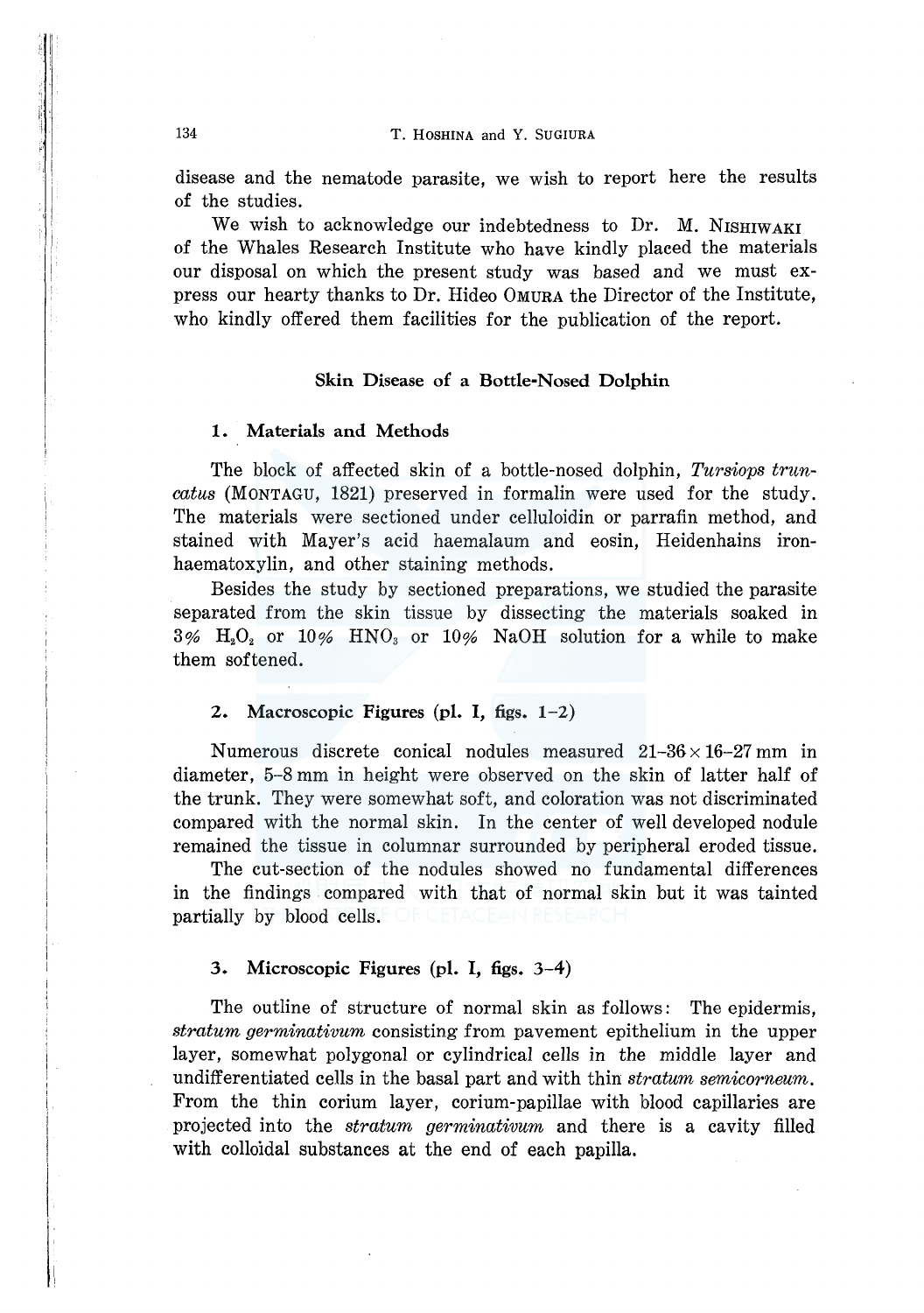The corium is consisting from the network of fibrous connective tissue with blood capillaries.

The subdermal tissue is very thick and consisting from fatty and fibrous connective tissue.

The lesion was characterized by proliferation of epithelial tissue and swelling of corium-papillae. Somewhat swollen cells occurred in the upper to middle layer of the lesion and some of them became necrotic and showed vacuolated degeneration, chromatolysis and picnosis. And the layer showed at places longitudinal running plicae originating from the disintegration of the cells under the tissue pressure.

The proliferated cells occurring in the middle to lower layer were cylindrical or spindle form and not discriminative in general configuration to those of epithelial cells of normal skin but in the central part they became spindle and arranged more compact.

As shown pl. I, fig. 3 the tissue underlying the degraded tissue showed numerous cavities arosed by liquefy of the proliferated tissue.

The corium-papillae extremely enlarged and ruptured completely and filled by blood cells especially polynuclear leucocytes. Some of them contained the like of thrombus.

The skin disease was assignable to a parasitic fungus inhabited in the epidermis, and it was found mainly in the upper layer of the ~lesion.

#### 4. Morphological Characters of the Fungus (pl. II. figs. 1-5)

Pl. II. fig. 1 shows the general configuration of the fungus. It grows penetrating and branching in the epithelial tissue of the lesion. The mycelium is divided by septae and measuring  $2.1-6.4\,\mu$  in diameter.

Vesicular bodies formed by swelling of the mycelium at the distal ends were observed in the upper layer of the lesion. They were measured 14.7-48.6  $\mu \times 14.1-37.1 \mu$  in size and contained coiled mycelium which was well stainable with haematoxylin. They may be copulatory organ of the fungus (pl. II. fig. 2).

The spore formation was observed on the hyphae found in collapsed parts or tissue cavities of lesion. The spores were numerous, well developed, and covered with brownish thick-wall, and were almost circular or ovid or rearly spindle form. The circular or ovid spores were 3.6- 11.4  $\mu \times 3.0$ –6.7  $\mu$ , the spindles 9.9–12.0  $\mu \times 2.6$ –3.9  $\mu$  in size (pl. II. fig. 3).

They were pleurogenous and isolated or clustered on the vegetative mycelium (pl. II. fig. 4).

Germination of the spores was observed in the lesion. The germ tubes were well stained with eosin and measured  $2.1-2.9 \mu$  in diameter (pl. II. fig. 3).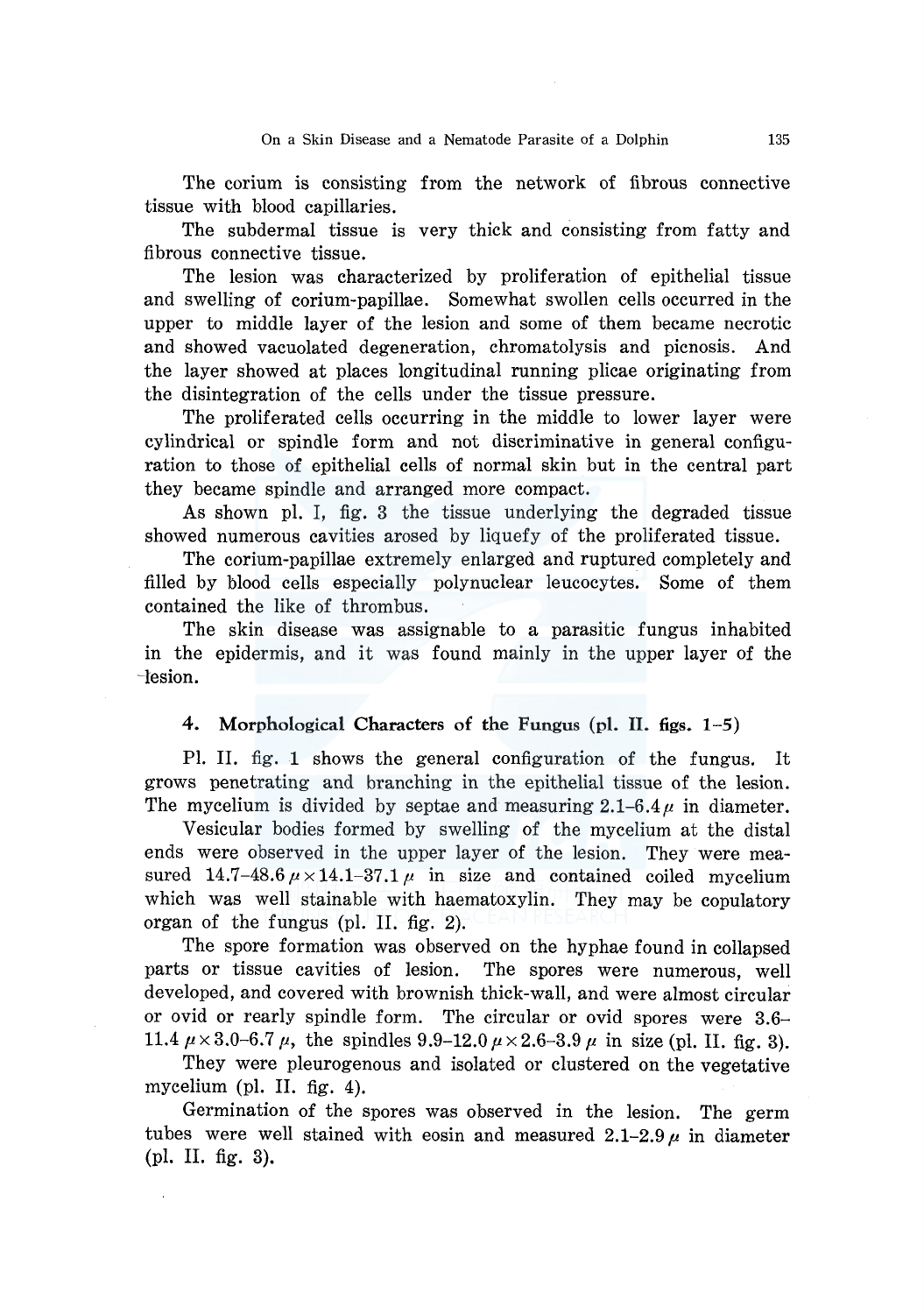The arthrospore was formed at the tip of mycelium and each cell was circular or ovid and  $6.5-12.0 \mu \times 6.4-8.6 \mu$  in size (pl. II. fig. 5).

Judging from the above-mentioned characters, the fungus may be placed in the genus *Trichophytum* MALM. 1848 according to the classification of CLEMENTS and SHEAR (The Genera of Fungi, p. 231, 1931). The specific determination requires further studies.

#### *5.* Summary

We studied a fungoid skin disease found in a bottle-nosed dolphin, *Trusiops truncatus* (MONTAGU, 1821) which died in a rearing pond at Yatsu Pleasure ground, Yatsu sea shore of Chiba pref.

1. The disease formed many characteristic conical nodules ruptured at the tip on the skin.

2. The nodules consisted of the proliferated epithelial cells and the extremely enlarged corium-papillae filled with blood cells, especially polynuclear leucocytes and were found parasitized by a kind of parasitic fungus. The proliferation of the epithelial cells was caused by the fungus, which was found in the epithelial tissue of the lesion.

3. The fungus was parasitic type and was identified with the genus *Trichophytum* MALM. 1848 previsionally.

#### Nematode parasite

Forty-one individuals of all immature specimens were obtained from the stomach of the same host.

The morphological characters of the parasite (textfigs. 1-4) are as follows: Body  $17.0-30.0$  mm. in length,  $0.4-0.6$  mm. in breadth; cuticle presented a series of fine rings and a pair of cervical papillae at the level of 0.4-0.7 mm. from anterior end. Head truncated, consisting of three large lips; dorsal lip nearly tetragonal provided with double papillae at the both corner; two subventral lips nearly triangular with double papillae at outside; each lip with dentigerous ridge and indented in the middle; interlabia absent; mouth triangular; Esophagus divided into an anterior muscular part and a posterior straight ventriculus, the former measured 2.32-3.38 mm  $\times$  0.17-0.28 mm the latter 1.11-1.25 mm  $\times$ 0.20-0.28 mm. Intestine straight and thick walled with numerous fold; rectum short; anus situated 0.16-0.21 mm. from posterior end. Nerve ring situated 0.3-0.4 mm. from anterior end. Excretory pore located between subventral lips; reproductive organ undeveloped but origin of spicule sac with  $0.06-0.08$  mm  $\times 0.04-0.06$  mm in size observed under the rectum. Tail bluntly conical with numerous caudal papillae.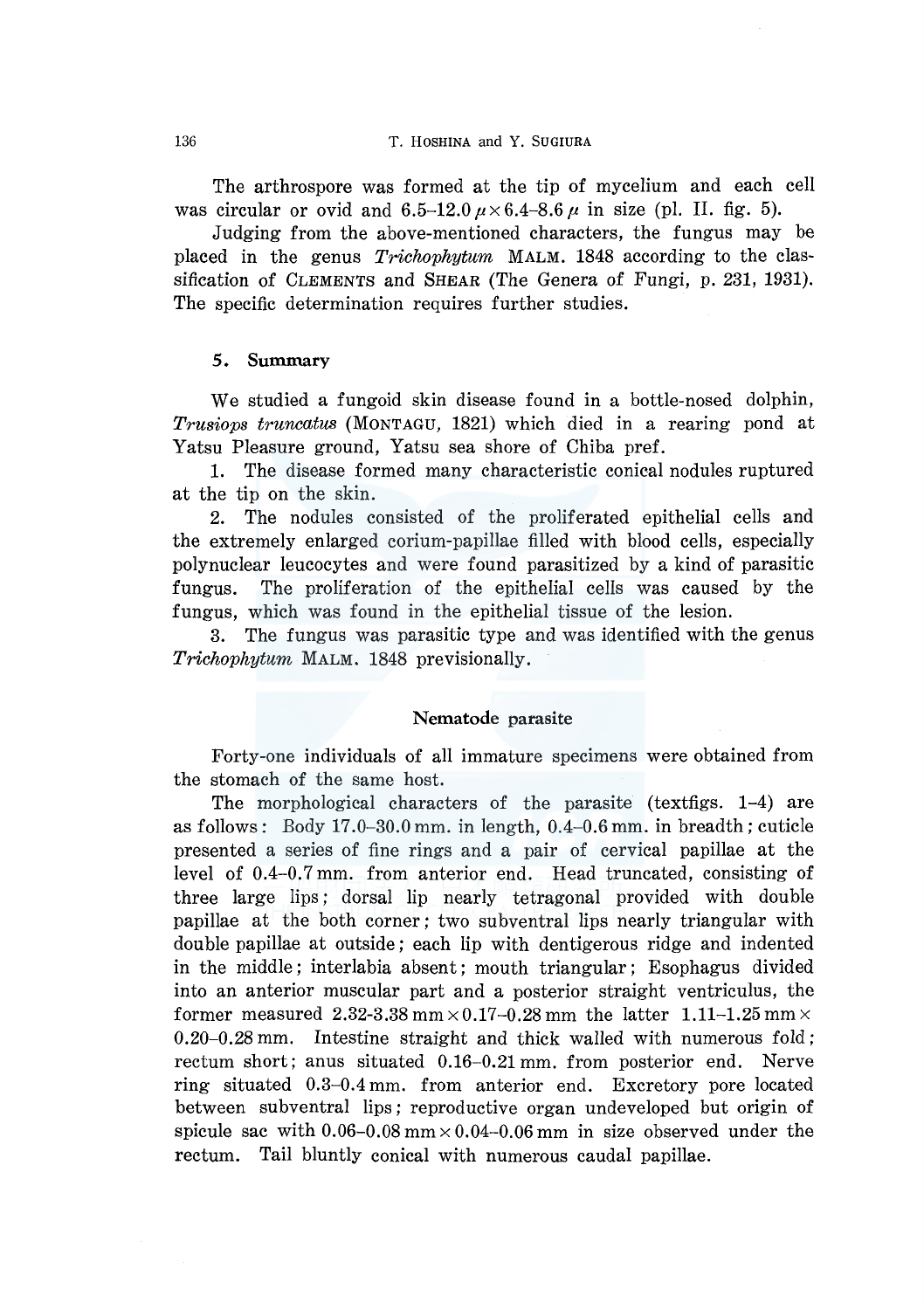

Textfig. *Anisakis* sp. parasitic in the stomach of the bottle-nosed dolfin, *Tursiops truncatus* (MONTAGU, 1921)

- Fig. 1. Head, end view
- Fig. 2. Head, ventral view
- Fig. 3. Posterior extremity
- Fig. 4. Ventriculus

an, anus; d. r, dentigerous ridge; es, esophagus; ex. p, excretory pore; int, intestine; m, mouth; pap, papillae; re, rectum; sp. s, spicule sac; ven, ventriculus.

Judging from the characteristics of the head of the nematode, it may be immature form of *Anisakis catodontis* BAYLIS, 1929. Summary: A larval form of nematode parasite obtained from the stomach of *Trusiops truncatus* (MONTAGU, 1821) was descrived to be identified with the genus *Anisakis.*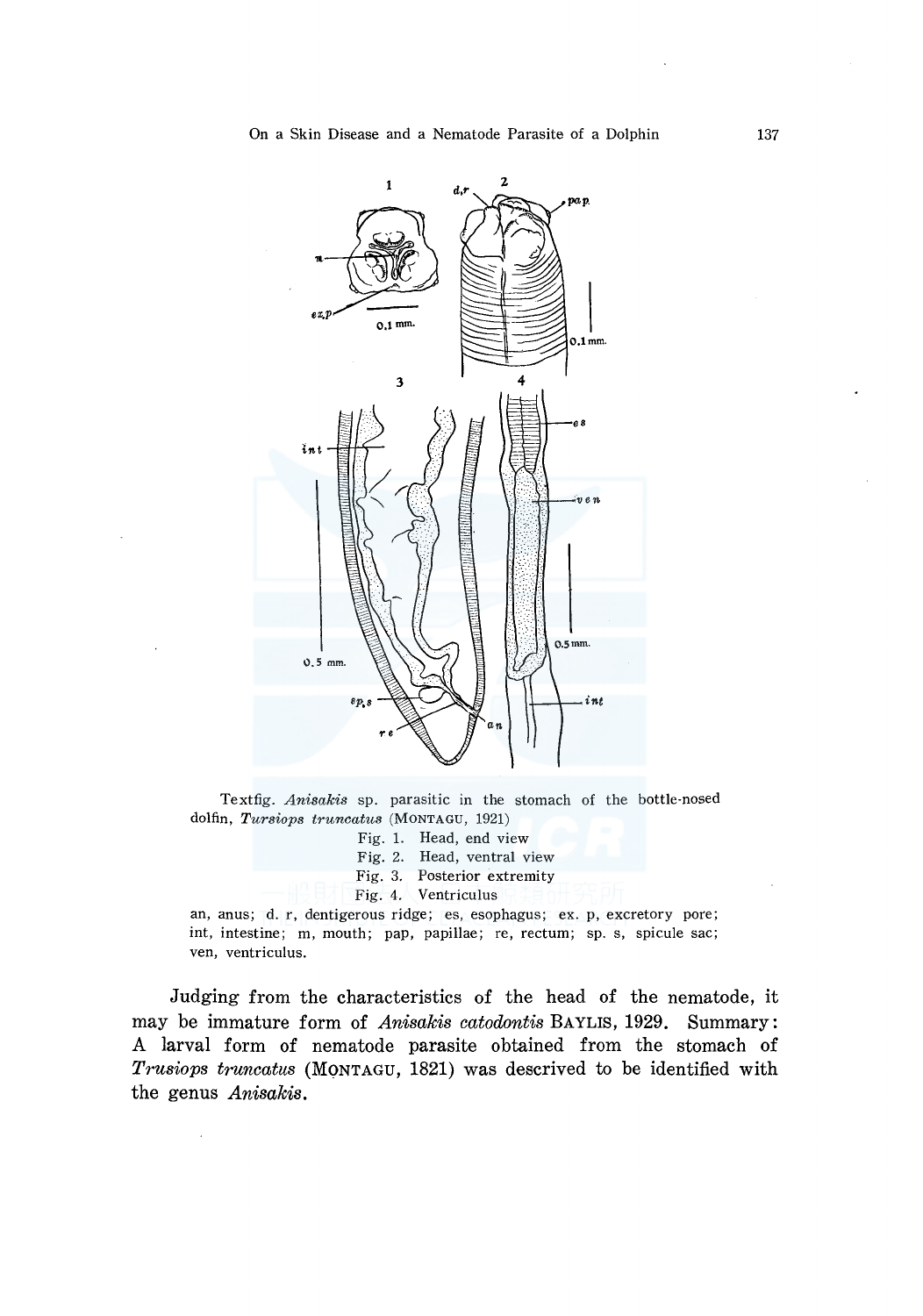#### **Literature Cited**

Baylis, **H.** A.: On the classification of the Ascaridae. I. The systematic value of certain characters of the alimentary canal. Parasitol., 12, 3, 253-64 (1920).

- An Ascarid from the Sperm-Whale. Ann. Mag. Nat. Hist. (9), **11,** 211-17 (1923).
- Parasitic Nematoda and Acanthocephala collected **in** 1925-1927. Discov. Rep. 1, 541-60 (1929).

A list of worm parasitic in cetacea. Discov. Rep. 6, 393-418 (1932).

Clements, F. E. and Shear, C. **L.:** The Genera of Fungi (1931).

Henrici's, A. T.: Molds, Yeasts, and Actinomycetes. Second Edition. (1948).

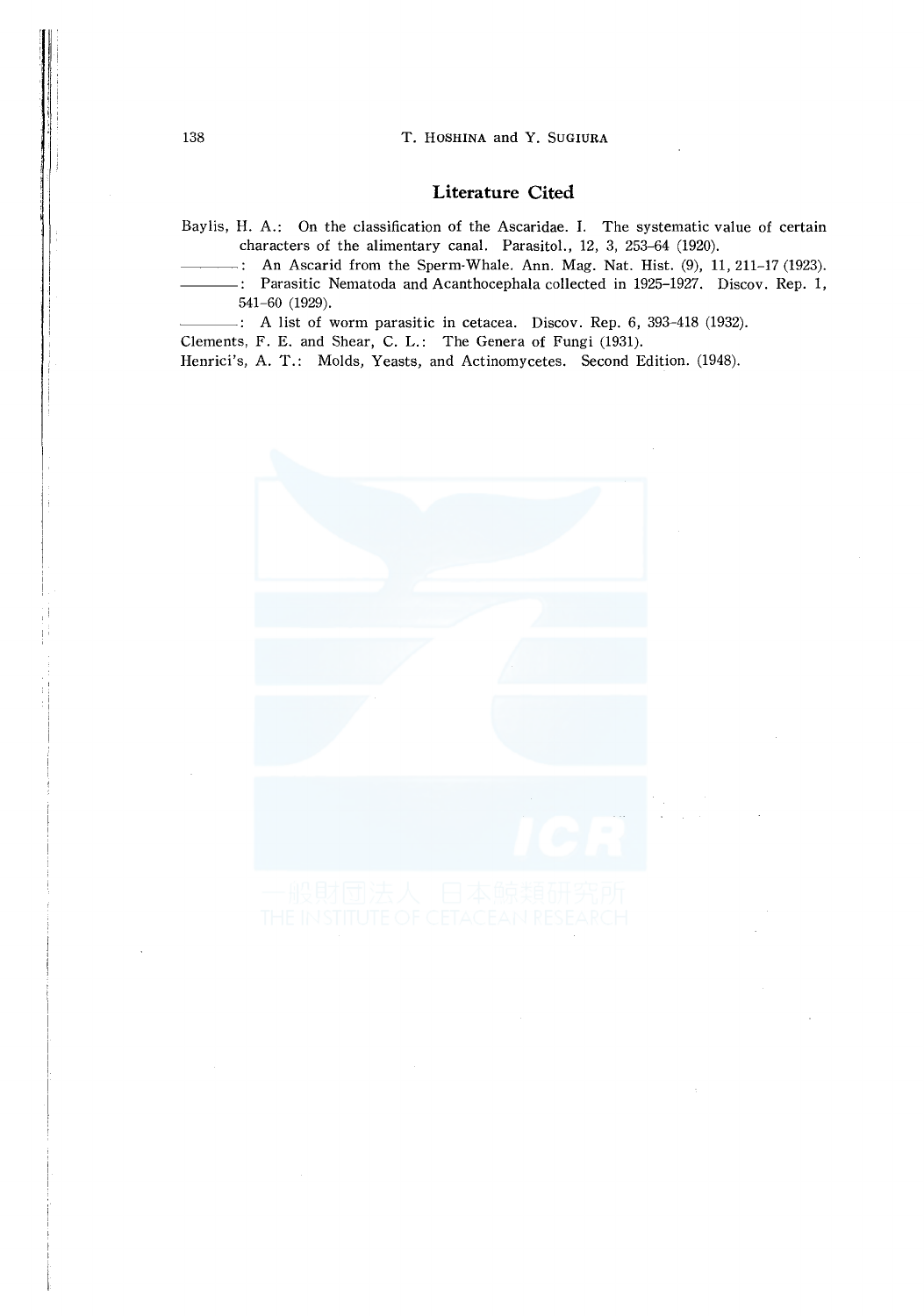# PLATE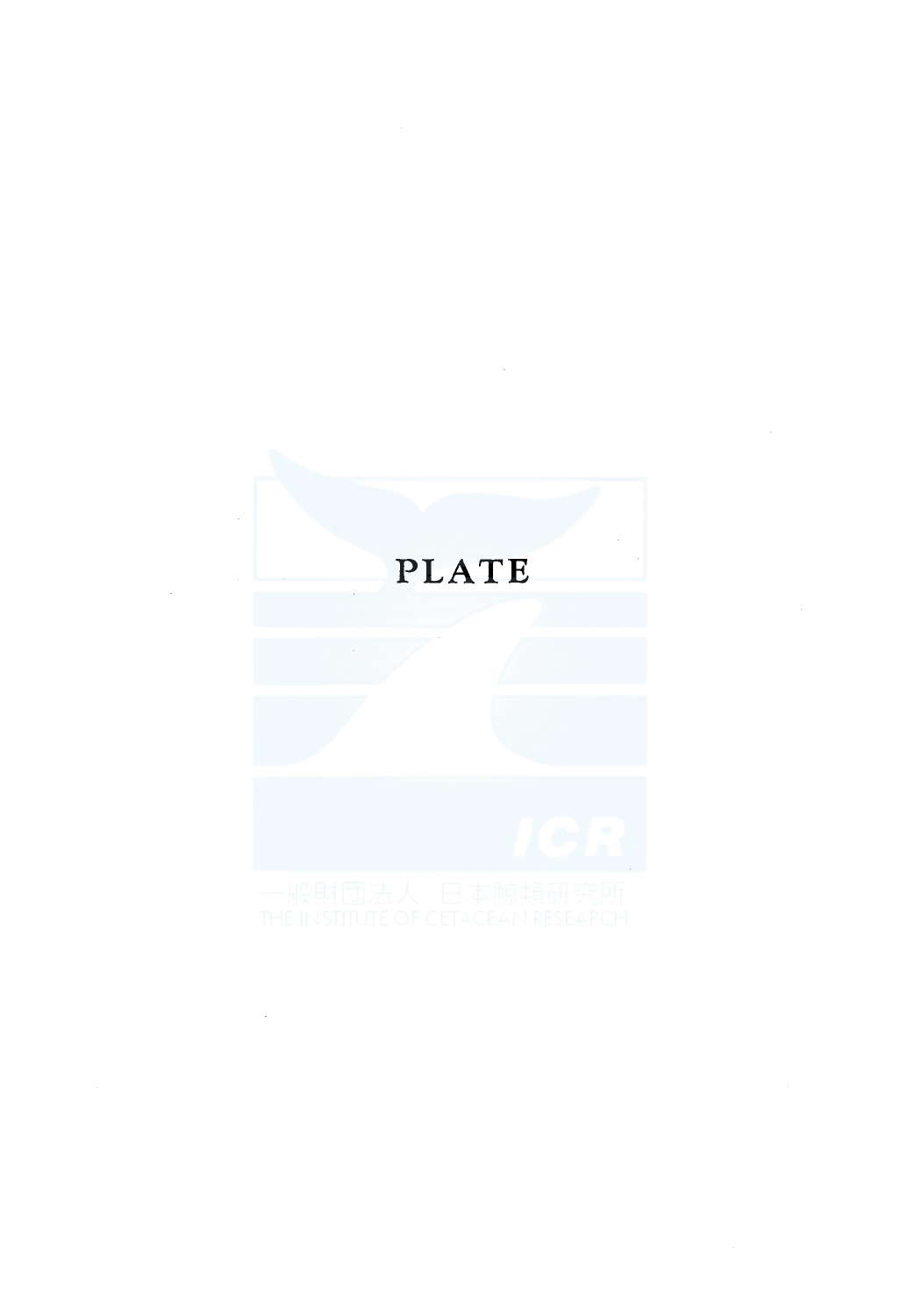# **Explanation of Plate I.**

**1.** Showing the general configuration of the diseased bottle-nosed dolphin, *Tursiops truncatus* (MONTAGU, 1821).

2. Showing the well developed lesion.

3. Showing the longitudinal section of the lesion, stained with van Gieson's stain; EP, proliferated epithelial tissue; Pl, normal corium-papilla; P2, abnormal corium-papilla.

4. Showing the enlarged corium-papilla filled with blood cells especially polynuclear leucocytes stained with Mayer's acid heamalaum and eosin.

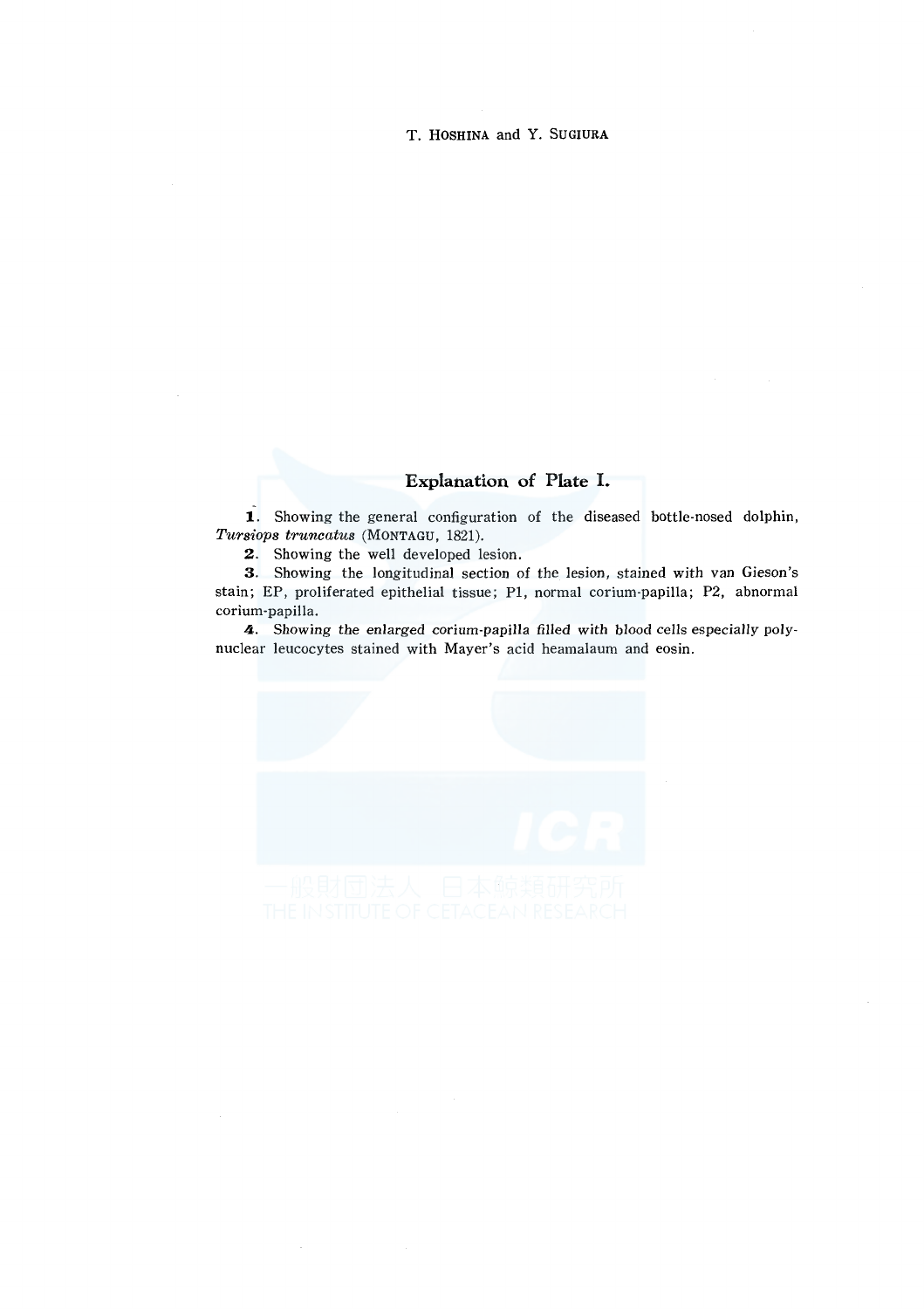

 $5 \text{ mm}$ 

 $0.1 \,\mathrm{mm}$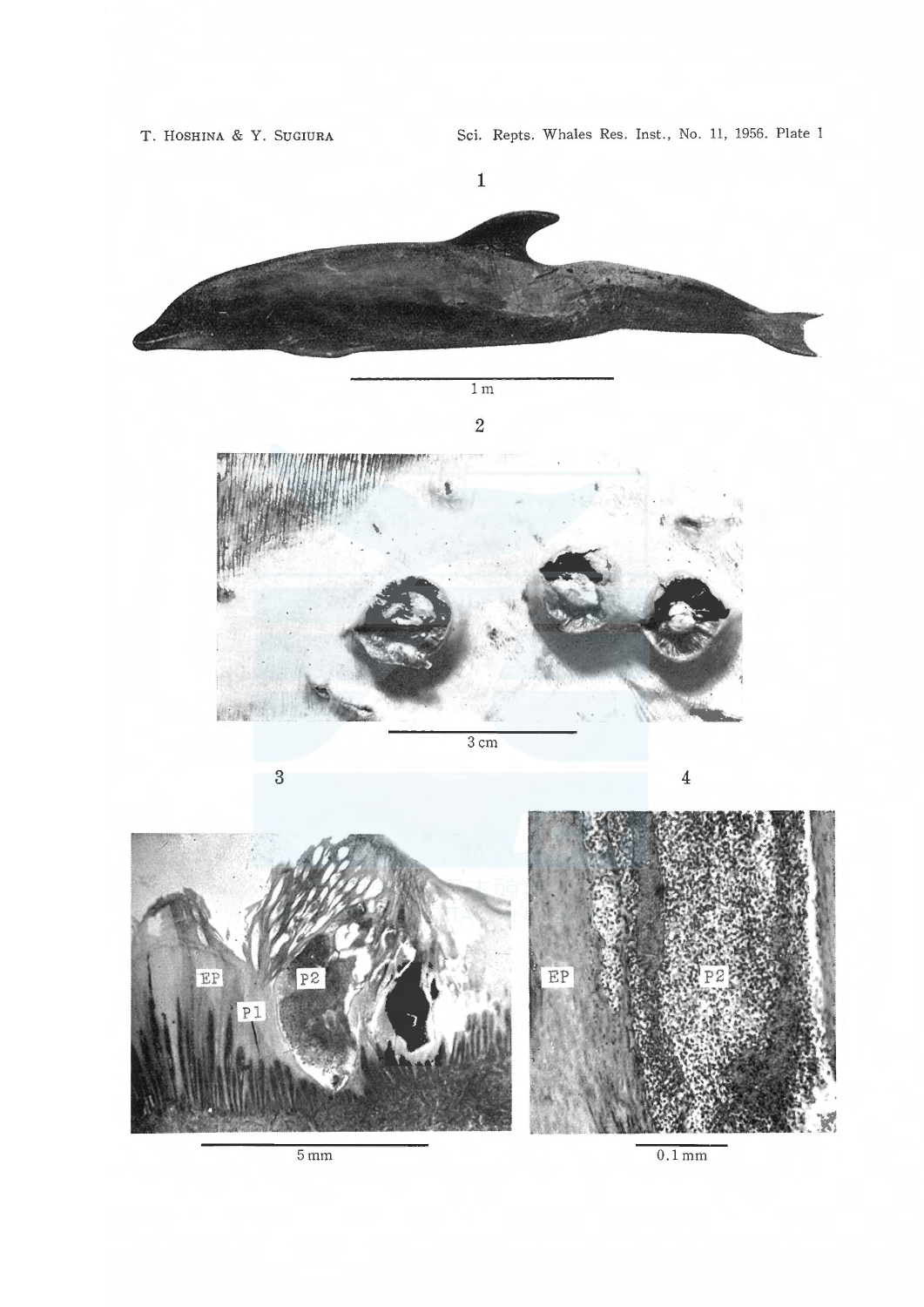# **Explanation of Plate II.**

Showing the general configuration of the genus *Trichophytum* sp., found parasitic in the skin of *Tursiops truncatus* (MONTAGU, 1821).

- **1.** Mycelium in the epithelial tissue.
- **2.** Copulatory organ.
- 3. Aleurispores and the germinating spores.
- **4.** Aleurispores.
- **5.** Arthrospores.